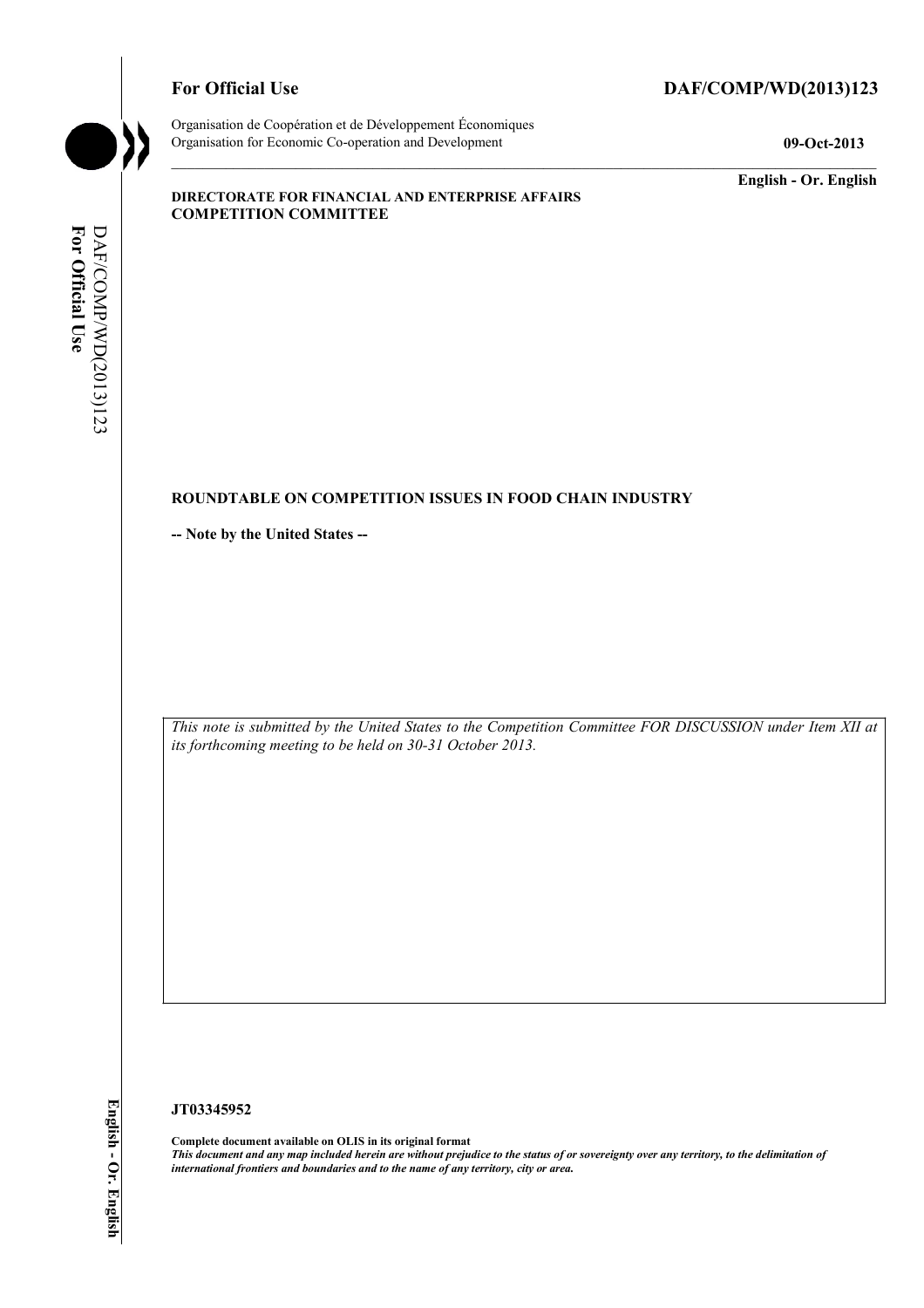#### **ROUNDTABLE ON COMPETITION ISSUES IN FOOD CHAIN INDUSTRY**

#### **-- Note by the United States --**

 Competition Committee's upcoming roundtable on competition in the food chain industry. The U.S. 1. This paper responds to Chairman Jenny's letter of July 3, 2013, inviting submissions for the Federal Trade Commission ("FTC" or "Commission") and Antitrust Division of the U.S. Department of Justice ("DOJ") (collectively, "the Agencies") are pleased to provide our perspective on competition issues in the wide variety of markets that make up the U.S. food chain. The activities described range from producing and processing markets to retail food markets, including groceries.

2. The first U.S. antitrust law, the Sherman Act,<sup>1</sup> was enacted in 1890 to respond to the emergence of trusts in many industries, including food products such as beef. Such combinations restricted total output, raised prices for consumers, and excluded new entry. Concerns about monopoly power and trusts in agriculture markets were essential to securing the passage of the Sherman Act, and once passed, early enforcement efforts focused on the conduct of agricultural trusts in beef and sugar.<sup>2</sup>

 improvements to the benefit of Americans and others who buy foodstuffs exported from the United States. Over the years, the Agencies have used a variety of tools to promote competition in these markets, 3. Antitrust enforcement has an important role to play in fostering competitive markets throughout the food chain, which promotes efficient use of resources, low prices, and production including public workshops, research and studies, and the investigation and prosecution of suspected antitrust violations.

4. The U.S. antitrust laws do not invest the Agencies with authority to challenge mergers or business practices on non-competition grounds.<sup>3</sup> Thus, when making enforcement decisions, the Agencies do not balance effects on competition against other public policy interests, such as the environment and food safety and sanitation. Responsibility for non-competition public policy concerns rests with other

<sup>15</sup> U.S.C. § 1 (2013).

 the business of buying butchered livestock in one state and selling fresh meat to retailers or agents in other <sup>2</sup>*See, e.g.*, *United States v. Swift & Co.*, 122 Fed. 529 (N.D. Ill. Cir. Ct. April 18, 1903), *aff'd in part, Swift & Co. v. U.S.*, 196 U.S. 375 (1905) (upholding lower court's ruling that various meat dealers, who were in states, violated the Sherman Act). *See also* Philip J. Weiser, Deputy Assistant Att'y Gen., U.S. Dep't of Justice, Remarks at the Organization for Competitive Markets' Eleventh Annual Conference, "Toward a Competition Policy Agenda for Agriculture Markets," (Aug. 7, 2009), *available at*  http://www.justice.gov/atr/public/speeches/248858.pdf (discussing the role that concerns about agricultural markets played in spurring enactment of the Sherman Act, and the DOJ's recent enforcement activities in the agricultural marketplace).

<sup>3</sup>*Nat'l Society of Prof'l Engineers v. United States*, 435 U.S. 679, 688 (1978).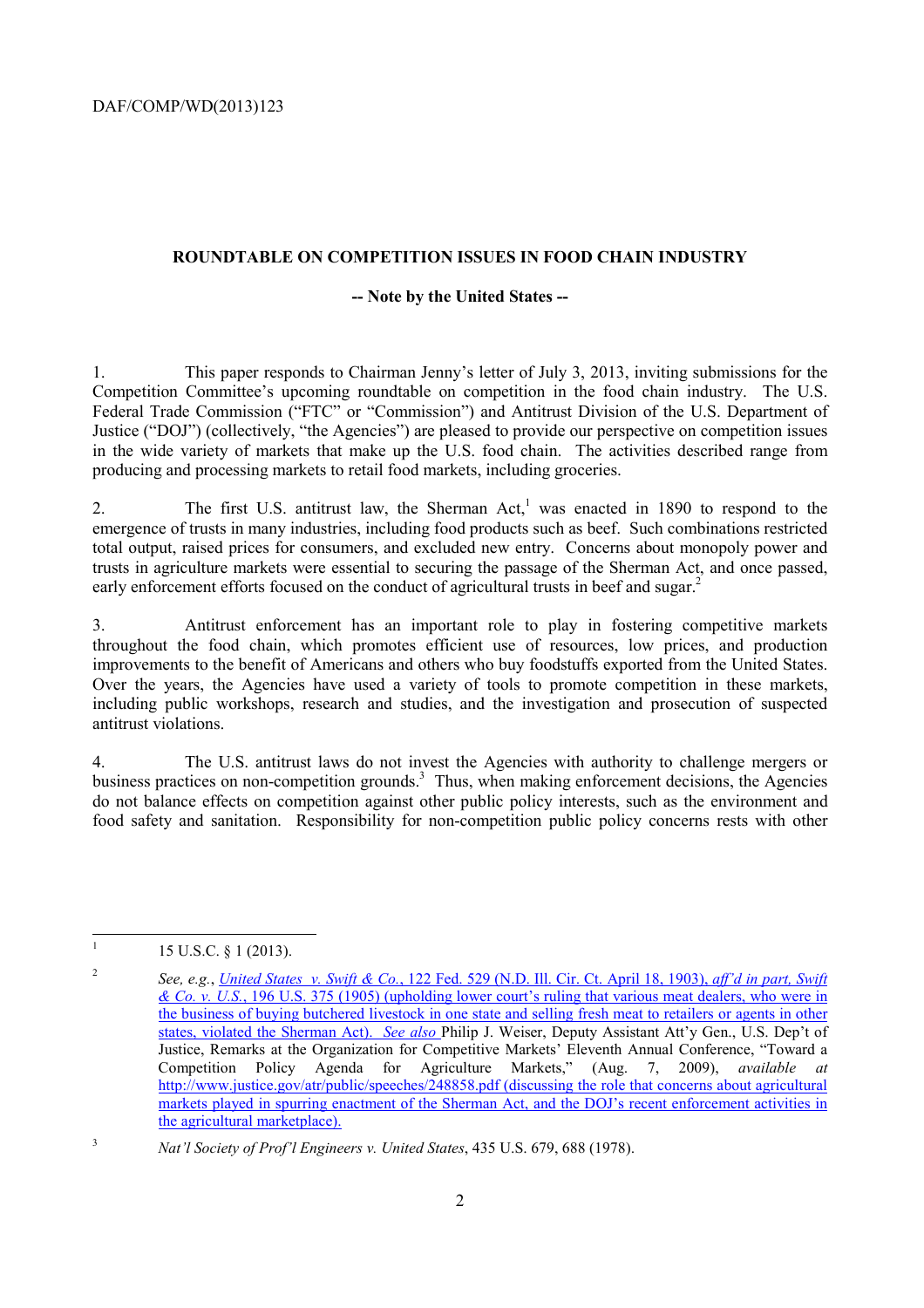regulatory authorities<sup>4</sup> and, ultimately, Congress. However, the competition regime may complement other regulatory regimes that further non-competition public policy objectives.

# **1. Food Production and Processing Markets**

# *1.1 Review of Mergers*

# *1.1.1 General Approach in Merger Reviews*

 analyze individual products manufactured by each firm to identify products for which there are horizontal Agencies focus on the demand for particular products and the alternatives that may constrain their pricing. 5. The ultimate legal question in determining the lawfulness of an acquisition under the U.S. antitrust laws is whether the acquisition may substantially lessen competition. In answering this question, it is important to identify the relevant product and geographic markets in which plausible anticompetitive harm may occur. When reviewing proposed mergers between competing food manufacturers, the Agencies overlaps. Although in some sense, consumers have many choices for how to spend their food dollars, the Agencies focus on the demand for particular products and the alternatives that may constrain their pricing.<br>This is consistent with the approach outlined in the Agencies' Horizontal Merger Guidelines<sup>5</sup> and has led to alleged product markets for sliced fresh bread, beer, carbonated soft drinks, seasoned salt products.<sup>6</sup> super-premium ice cream,<sup>7</sup> refrigerated pickles, $\delta$  and baking powder, $\delta$  to name a few.

6. The Agencies employ the hypothetical monopolist test to evaluate whether groups of products in candidate markets are sufficiently broad to constitute relevant antitrust markets. The Agencies use the hypothetical monopolist test to identify a set of products that are reasonably interchangeable with a product sold by one of the merging firms. The hypothetical monopolist test requires that a product market contain enough substitute products so that it could be subject to post-merger exercise of market power that significantly exceeds that existing absent the merger. Specifically, the test asks whether a hypothetical profit-maximizing firm, not subject to price regulation, that was the only present and future seller of those products (the "hypothetical monopolist") likely would impose at least a small but significant and nontransitory increase in price ("SSNIP") on at least one product in the market.

<sup>7</sup>*See In re Nestle Holdings, Inc*., FTC Docket No. C-4082, *available at*  http://www.ftc.gov/os/caselist/0210174.shtm.

http://www.ftc.gov/os/caselist/hicksmusetate.shtm.

 $\overline{A}$ 4 For example, the U.S. Food and Drug Administration is responsible for protecting the public health by ensuring that the U.S. food supply is safe, sanitary, and secure.

<sup>&</sup>lt;sup>5</sup> U.S. Dep't of Justice & Fed. Trade Comm'n, HORIZONTAL MERGER GUIDELINES § 4 (Aug. 19, 2010), *available at* http://www.ftc.gov/os/2010/08/100819hmg.pdf) ("Market definition focuses solely on demand substitution factors, *i.e.*, on customers' ability and willingness to substitute away from one product to another in response to a price increase or a corresponding non-price change such as a reduction in product quality or service. The responsive actions of suppliers are also important in competitive analysis.").

<sup>6</sup>*See In re McCormick & Co.*, FTC Docket No. C-4225, *available at*  http://www.ftc.gov/os/caselist/0810045/index.shtm.

 *at* <sup>8</sup>*See* Complaint, *FTC v. Hicks, Muse, Tate & Furst Equity Fund V, L.P.*, (D.D.C. Oct. 22, 2002), *available* 

<sup>9</sup>*See In re Philip Morris Cos., Inc.*, FTC Docket No. C-3987, *available at*  http://www.ftc.gov/os/caselist/c3987.shtm.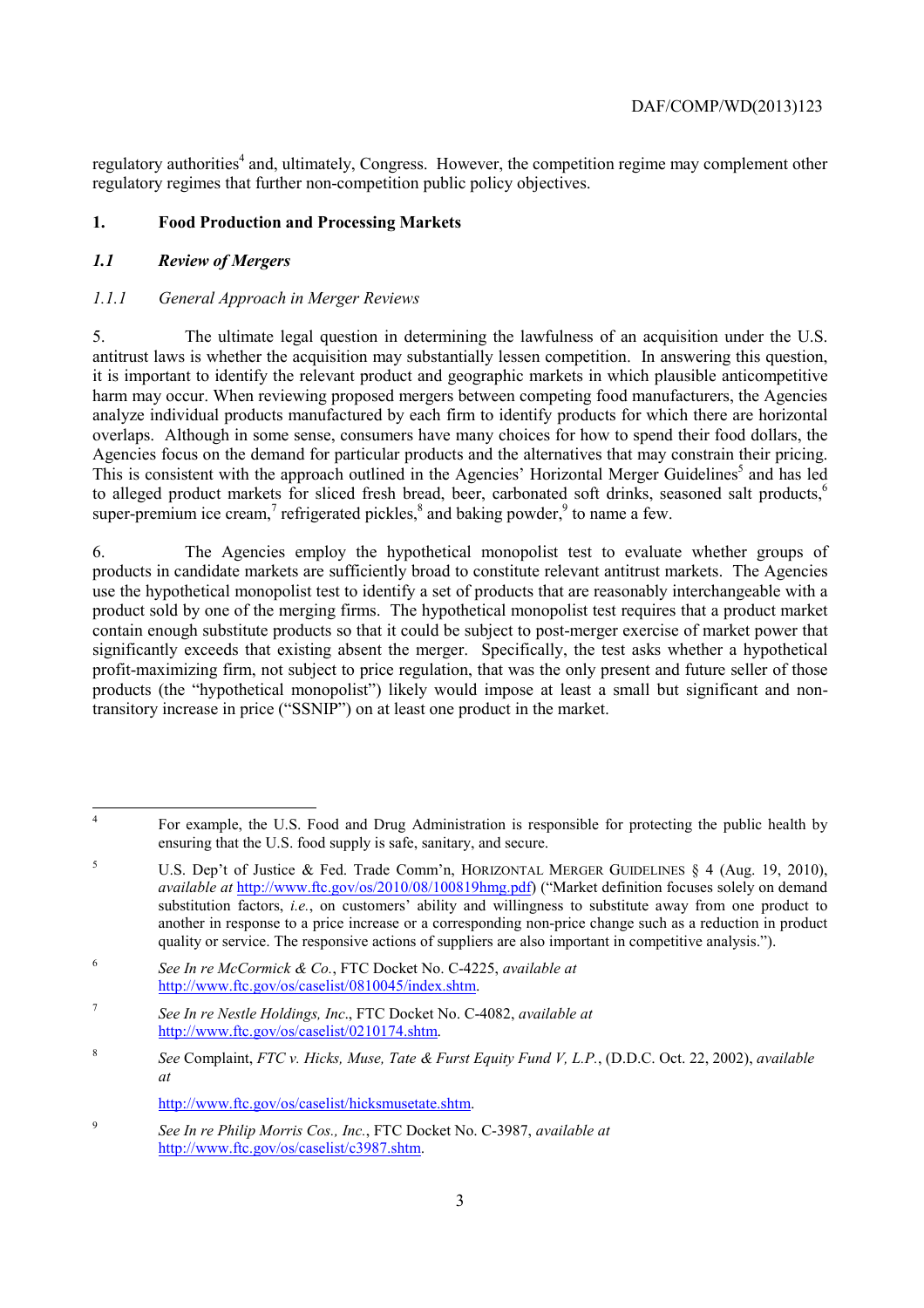### *1.1.2 Food Production and Processing Mergers*

 beef packer in the country, with more than one-third of the national fed cattle packing capacity. At the processed them into U.S. Department of Agriculture ("USDA") graded cuts of beef and other products. Packers then packaged the cuts as boxed beef for sale to wholesalers and grocery chains. The merger 7. In October 2008, the DOJ sued to block the proposed acquisition by JBS S.A. ("JBS"), a Brazilbased firm that is the world's largest beef packer and the third-largest U.S. beef packer, of National Beef Packing Company LLC ("National Beef"), the fourth-largest U.S. beef packer. The merger would have substantially changed the structure of the U.S. beef packing industry, eliminating a competitively significant packer and placing more than 80 percent of domestic cattle packing capacity in the hands of three firms: JBS, Tyson Foods Inc., and Cargill Inc. The combined entity would have become the largest time, beef packers purchased \$30 billion in fed cattle annually from feedlots, slaughtered them, and would have lessened competition among packers for the purchase of cattle in certain domestic regions, as well as lessened competition among packers in the production and sale of USDA-graded boxed beef nationwide. This would have resulted in lower prices paid to cattle suppliers and higher beef prices paid by consumers. In February 2009, JBS and National Beef announced their decision to abandon the transaction, and DOJ terminated the pending litigation.<sup>10</sup>

 with many customers and delivered the fluid milk to their customers' locations, and customers could not 8. In the dairy sector, DOJ has enforced the antitrust laws to protect consumers in a number of cases. In 2010, for example, DOJ filed a lawsuit alleging that the 2009 acquisition by Dean Foods Co. ("Dean Foods"), the largest processor and distributor of milk and other dairy products in the U.S., of two processing plants from Foremost Farms USA Cooperative, would eliminate substantial competition between the two companies in the sale of milk to schools, grocery stores, convenience stores, and other retailers, in parts of three mid-western states.<sup>11</sup> In the fluid milk relevant market, the DOJ alleged the particular tri-state geographic market based on the locations of *customers* (*e.g.*, grocery stores), rather than the location of *competitors* (*i.e.*, fluid milk processing plants). This was because fluid milk processors could price discriminate, charging different fluid milk prices (net of transportation cost) to customers in different areas.<sup>12</sup> This price discrimination was possible because processors individually negotiated prices eliminate price disparities through arbitrage, due in part to high transportation costs. The court-approved settlement of the case required Dean Foods to divest a significant milk processing plant and related assets, and to notify the DOJ before any future acquisition of milk processing plants when the purchase price exceeds \$3 million.

supermarkets. The second- and third-largest manufacturers, Heinz and Beech-Nut, proposed to merge. 9. In 2001, the FTC challenged a merger involving two of the three leading U.S. makers of baby food, a market with annual sales of nearly \$1 billion. At the time, the market had a clear leader, Gerber, which controlled approximately 65 percent of the market, with products sold in over 90 percent of U.S. Both firms, the Commission alleged, competed aggressively at the wholesale level to gain and maintain position as the second brand (in addition to Gerber) on retailer shelves. The Commission relied on the hypothetical monopolist test to exclude homemade baby food, citing several factors such as convenience,

 $\overline{a}$ <sup>10</sup>*See* Press Release, U.S. Dep't of Justice, Justice Department Files Lawsuit to Stop JBS S.A. From Acquiring National Beef Packing Co. (Oct. 20, 2008), *available at*  http://www.justice.gov/atr/public/press\_releases/2008/238382.html.

 $11$ <sup>11</sup>*See* Press Release, U.S. Dep't of Justice, Justice Department Reaches Settlement With Dean Foods Company (Mar. 29, 2011), *available at* http://www.justice.gov/atr/public/press\_releases/2011/269072.htm.

<sup>12</sup>*See* HORIZONTAL MERGER GUIDELINES, *supra* note 5, at § 4.22 for a discussion of price discrimination and geographic market definition.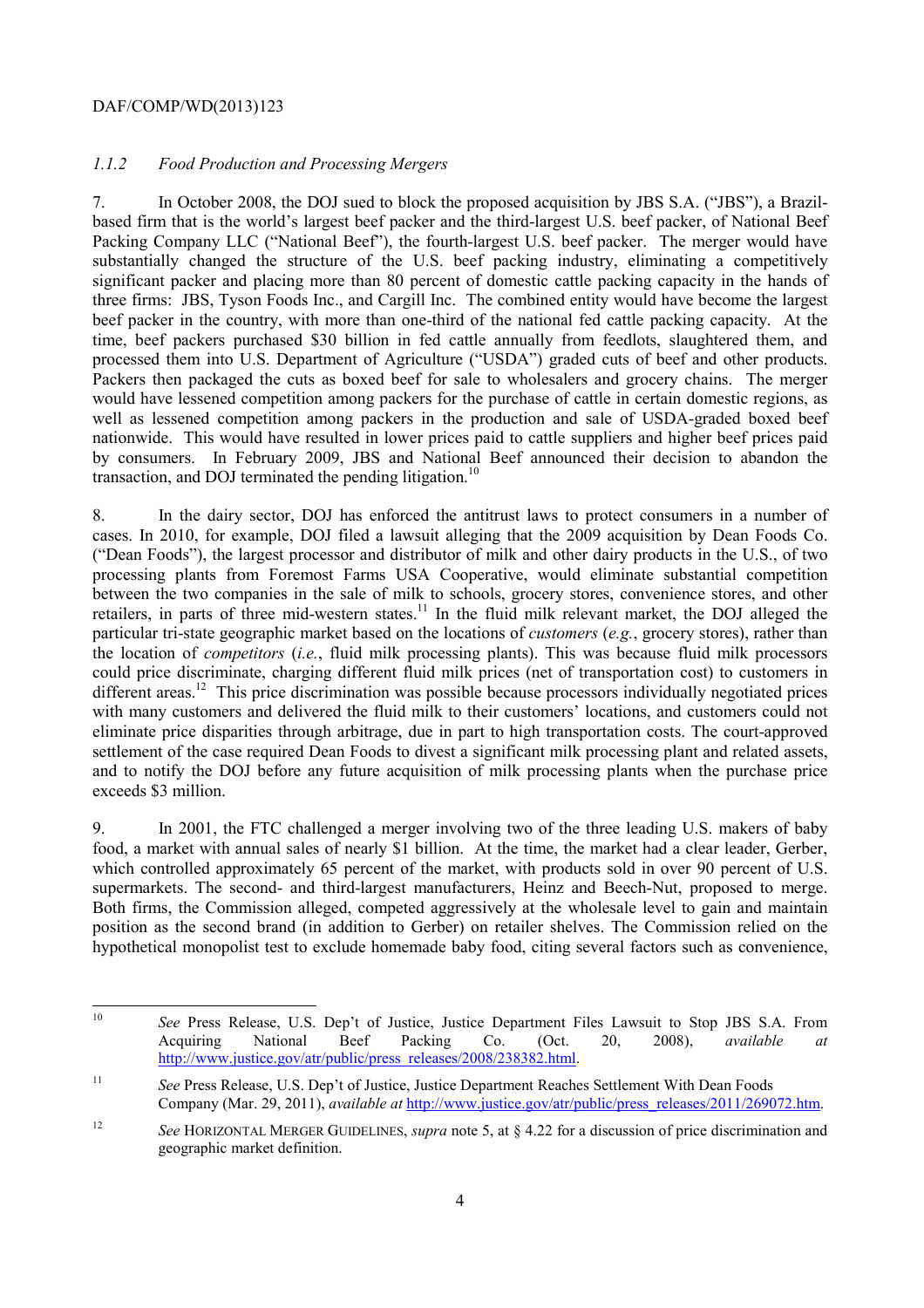special formulations suitable for feeding infants, and the lack of evidence that home-prepared foods constrained the pricing of baby food sold in stores.<sup>13</sup>

10. The Agencies recently filed an *amicus curiae* brief in an appeal from a bankruptcy proceeding.<sup>14</sup> *banc*. The court granted *en banc* rehearing and will hear oral argument in October 2013. The case involves a national bakery that was the subject of a 1996 judicial decree following a DOJ merger challenge. At issue was whether a contract implementing a perpetual, exclusive license for a particular bread trademark, which was part of the decree, would survive the bankruptcy proceeding. The Agencies argued that antitrust decrees serve important remedial purposes in the public interest and should receive special consideration in bankruptcy proceedings, and that the appellate court should reconsider the issue *en* 

 *Foods* case described above, with respect to the location of customers (*e.g.*, grocery stores), rather than the to 63 percent, in highly concentrated markets, after the acquisition. The 2012 consent decree entered by 11. In another case involving bakeries, DOJ alleged that the 2009 acquisition by Grupo Bimbo, a Mexican firm controlling the U.S. corporation BBU, of Sara Lee's North American Fresh Bakery business would substantially lessen competition in the market for sliced bread in eight relevant metropolitan geographic markets. BBU and Sara Lee were the largest and third-largest bakers and sellers of sliced fresh bread in the U.S. The eight cities each constituted a relevant geographic market, defined, as in the *Dean*  location of manufacturers (*i.e.*, bakeries), because sliced-bread suppliers can price discriminate across local geographic markets. Sliced-bread suppliers compete by, among other things, offering lower wholesale list prices and larger promotional discounts, and have different pricing and promotional strategies that are influenced by the degree of competition in a particular area. BBU and Sara Lee aggressively competed head-to-head in these markets, and BBU's post-merger market share would range from approximately 52 the court required divestitures of the rights to sell various Sara Lee brands, along with associated manufacturing, distribution, and marketing assets required for effective competition.<sup>15</sup>

12. In 1999, DOJ challenged the merger of the second- and third-largest grain traders in North America, Cargill, Inc. and Continental Grain Company ("Continental"). DOJ was concerned that "unless the acquisition is enjoined, many American farmers and other suppliers likely will receive lower prices for their grain and oilseed crops, including corn, soybeans, and wheat."<sup>16</sup> The area of competitive concern was the grain terminals ("elevators") owned by the merging firms. As explained in the DOJ's court papers:

• Grain traders such as Cargill and Continental operate extensive grain distribution networks, which facilitate the movement of grain from farms to domestic consumers of these commodities and to foreign markets. Country elevators are often the first stage of the grain distribution system, with producers hauling wheat, corn, and soybeans by truck from their farms for sale to

 $13$  food was a relevant market in which to assess the competitive effects of the merger, denied the <sup>13</sup>*See* Brief for Plaintiff in Support of Motion for Preliminary Injunction, *FTC v. H.J. Heinz Co.*, No. 1:00CV01688 (D.D.C. July 14, 2000), *available at*  http://www.ftc.gov/os/2000/07/heinzmemo.htm#N\_30\_. The district court, despite finding that jarred baby Commission's motion for a preliminary injunction, citing potential efficiencies. *FTC v. Heinz*, 116 F. Supp. 2d 190 (D.D.C. 2000). The appellate court reversed, *FTC v. Heinz,* 246 F.3d 709 (D.C.Cir. 2001), and the parties abandoned the merger.

<sup>14</sup>*See* Brief for the U.S. Dep't of Justice and Fed. Trade Comm'n as Amici in Support of Rehearing, *In re Interstate Bakeries Corp.*, No. 11-850 (8th Cir. May 31, 2013), *available at*  http://www.justice.gov/atr/cases/f297300/297300.pdf.

<sup>15</sup>*See* U.S. Dep't of Justice, Antitrust Case Filings: *U.S. v. Grupo Bimbo, S.A.B. de C.V.*, *available at*  http://www.justice.gov/atr/cases/grupobimbo.html.

<sup>16</sup> Complaint, *U.S. v. Cargill*, No. 99-1875 (D.D.C. July 8, 1999), *available at*  http://www.justice.gov/atr/cases/f2500/2552.htm.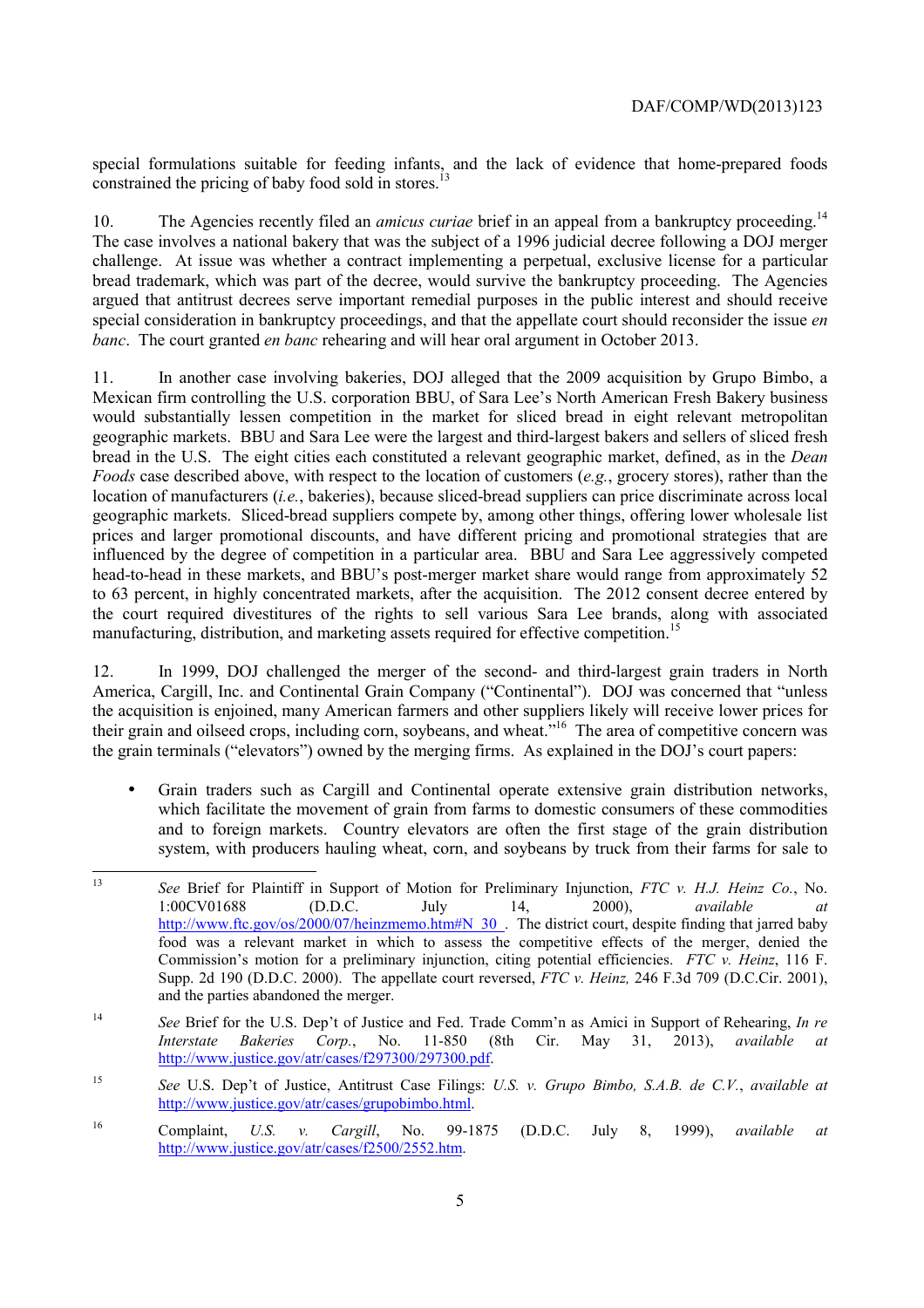the country elevators. … The grain is then transported by truck, rail, or barge to larger distribution facilities, such as river, rail, or port elevators, … or to feedlots or processors.

- elevators. From the river elevator, grain typically moves outbound by barge to port elevators. • River elevators or rail terminals may receive grain directly from the farm or from country From the rail terminal, grain typically moves outbound by rail to port elevators or to domestic feedlots or processors.
- The final stage in the grain distribution system for grain intended for export is a port elevator, where it is transferred to ocean vessels for shipment to foreign buyers.<sup>17</sup>

13. In this context, the DOJ alleged that the purchasing of wheat, corn, and soybeans each constituted a relevant product market and that many farmers and other suppliers located within overlapping Cargill/Continental draw areas depended solely on competition among Cargill, Continental, and perhaps a small number of other nearby grain companies to obtain a competitive price for their products. The merger, DOJ alleged, thus would significantly lessen that competition.

14. The case was settled with a judicial consent decree that required the merging companies to divest a number of port terminals to third parties in several regions, including the Pacific Northwest, Central California, and the Texas Gulf. For example, in the Pacific Northwest, Cargill's port elevator in Seattle competed with Continental's port elevator in Tacoma for the purchase of corn and soybeans. The overlapping draw area for these facilities included portions of five Midwestern states. Cargill was required to divest all of its property rights in the Seattle port elevator.

 resolved DOJ's concerns that ABI's \$20 billion acquisition of the remaining interest in Modelo that it did whole and in at least 26 metropolitan areas. The settlement also requires ABI to enter interim supply and 15. The DOJ also has taken enforcement action in the beer industry. Most recently, DOJ sued, and then in April 2013, announced a settlement with Anheuser-Busch InBev SA/NV ("ABI") and Grupo Modelo S.A.B. de C.V. ("Modelo") that required the companies to divest Modelo's entire U.S. business – including the licenses of Modelo brand beers, its most advanced brewery, Piedras Negras, its interest in a Modelo/Constellation Brands Inc. joint venture that sells Modelo beers in the U.S., and other assets – to Constellation, in order to proceed with their merger. The settlement, pending in U.S. federal district court, not already own, as originally proposed would substantially lessen competition in the U.S. beer market as a transition services agreements with Constellation, which was added to the case as a defendant for purposes of settlement, to enable it to compete in the U.S. as it expands the capacity of the Piedras Negras brewery in compliance with the settlement to export to the U.S. As a result, Constellation will fully replace Modelo as a competitor in the U.S. ABI is the number-one brewer and marketer of beer in the U.S., with a 39 percent national market share; Modelo was the third-largest brewer of beer sold in the U.S., with a 7 percent market share.

# *1.2 Vertical Integration in the Food Chain*

necessary component or complement of the other's – can achieve procompetitive efficiency benefits. 16. Vertical integration – the combination of noncompeting companies where one firm's product is a Vertical integration can lower transaction costs, lead to synergistic improvements in design, production, and distribution of the final output product, and thus enhance competition. Consequently, few purely vertical transactions are challenged as anti-competitive.

 17

Competitive Impact Statement, *U.S. v. Cargill*, *available at*  http://www.justice.gov/atr/cases/f2500/2584.htm.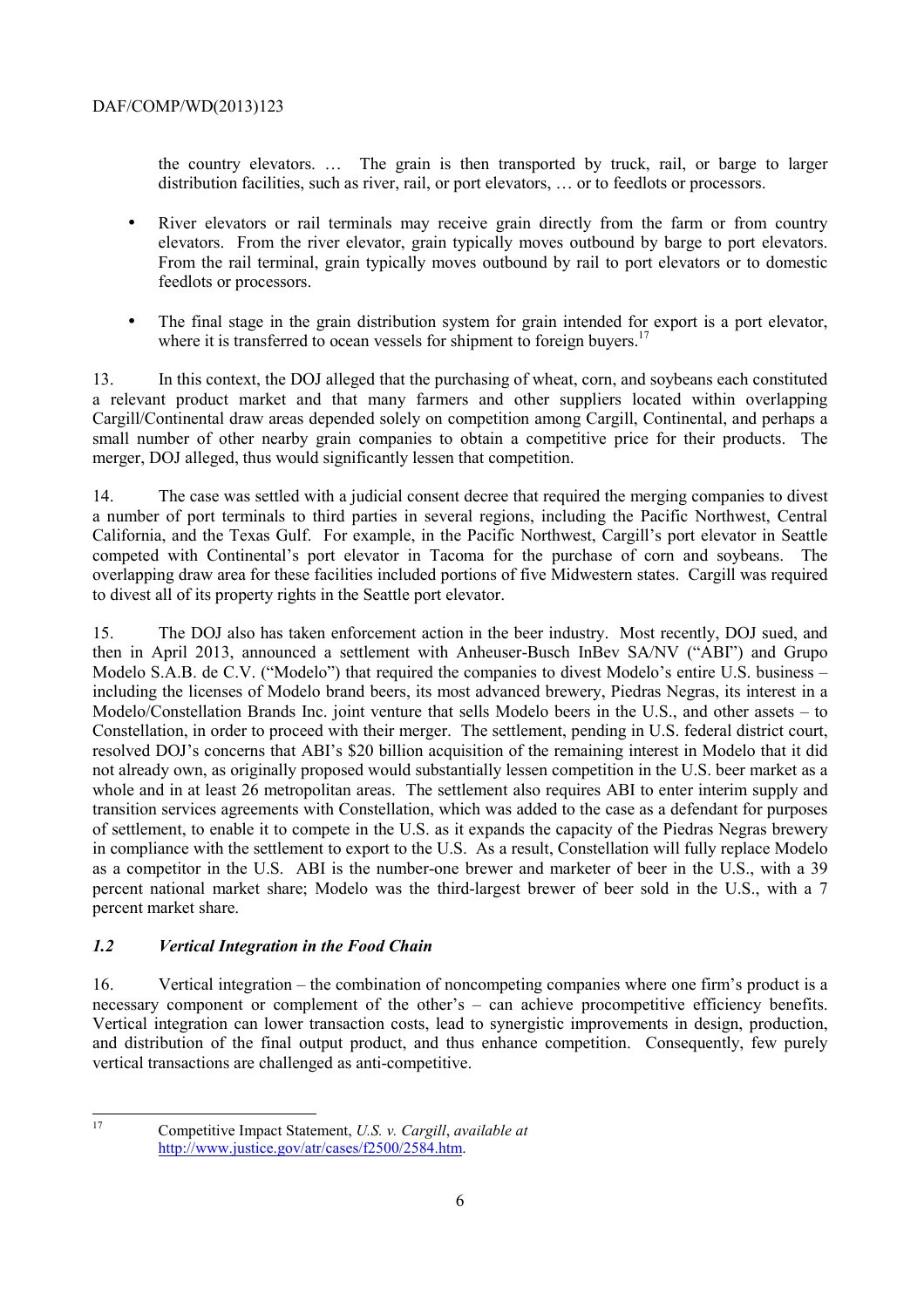procompetitive efficiencies to the extent possible. 17. However, some vertical acquisitions can be anticompetitive. Vertical mergers can create or raise entry barriers that lead to higher prices or lower quality or innovation for consumers. For example, in industries with extensive networks, many firms already have market power through their ownership of established networks or installed bases involving huge sunk costs. Vertical mergers can, in certain instances, increase those barriers to entry even more, raising rivals' costs and reducing innovation and quality for consumers. Second, a vertical merger can facilitate collusion in either the upstream or downstream market. For instance, the acquisition of a supplier by a purchaser may create opportunities to monitor the upstream supplier's competition. Also, a vertical merger may involve the purchase of a particularly disruptive downstream buyer. By eliminating a buyer who played one upstream firm off of another, such a merger may facilitate collusion in the upstream market. Yet antitrust enforcers must take great care when considering the nature and extent of the remedy in vertical merger cases. Since many vertical mergers result in procompetitive efficiencies, remedies should be crafted narrowly to permit

 manufacturers and bottlers. In 2010, two of the nation's largest soft drink manufacturers proposed to buy eliminating direct competition or facilitating coordinated interaction in the industry. To settle these 18. The FTC recently considered competitive issues raised by vertical mergers between soft drink their respective largest bottlers. These bottlers each distributed soft drink products under a license with a competing manufacturer.<sup>18</sup> The FTC raised concerns that each merger would give the manufacturer access to competitively sensitive business information provided by the competing soft drink maker to its bottler to help them bottle and distribute their products. Due to the highly concentrated and difficult-to-enter markets for branded soft drink concentrate and branded and direct-store-delivered carbonated soft drinks, the Commission charged that access to this information could reduce competition for soft drinks by charges, the companies erected a "firewall" to prevent the sharing of competitively sensitive business information via the bottling subsidiary.

# *1.3 Cartel Cases Involving the Food Chain*

 and 80 individuals in 18 states, resulting in fines totaling \$59 million. Twenty-nine of the individuals 19. The DOJ has a long history of prosecuting cartels in the food industry. In 1988, for example, DOJ brought its first case in a sustained criminal enforcement effort attacking bid rigging in the milk and dairy products industry. Over the next seven years, DOJ filed 126 criminal cases against 73 corporations received jail sentences averaging almost seven months a piece. The defendants were rigging bids on contracts to supply milk to schoolchildren, including contracts for federally subsidized school lunch programs, as well as on contracts to supply dairy products to the United States military. Some of the conspiracies had been rigging bids since the late 1960s. In 1996, the DOJ successfully prosecuted Mrs. Baird's Bakeries for price fixing in the bread and bakery products market in Texas; after trial, the defendant was sentenced to pay a \$10 million fine, which was many times higher than the previous court imposed record fine (as distinguished from an agreed-upon fine in a plea agreement).

 20. DOJ has prosecuted other criminal conspiracies involving products that have a major impact on American consumer – anyone who took a vitamin, drank a glass of milk, or had a bowl of cereal."<sup>19</sup> In the the food chain. As then-Assistant Attorney General Joel Klein observed of the global vitamins cartel in 1999, for example, "The criminal conduct of these companies hurt the pocketbook of virtually every food preservatives industry, for 17 years the sorbates cartel fixed prices of chemical preservatives used

 <sup>18</sup>*In re The Coca-Cola Co.*, FTC Docket No. C-4305, *available at*  http://www.ftc.gov/os/caselist/1010107/index.shtm; *In the Matter of PepsiCo, Inc*., FTC Docket No. C-4301, *available at* http://www.ftc.gov/os/caselist/0910133/100928pepscocmpt.pdf.

<sup>19</sup> Statement of U.S. Assistant Att'y Gen. Joel Klein (May 20, 1999), *available at*  http://www.justice.gov/atr/public/press\_releases/1999/2451.htm.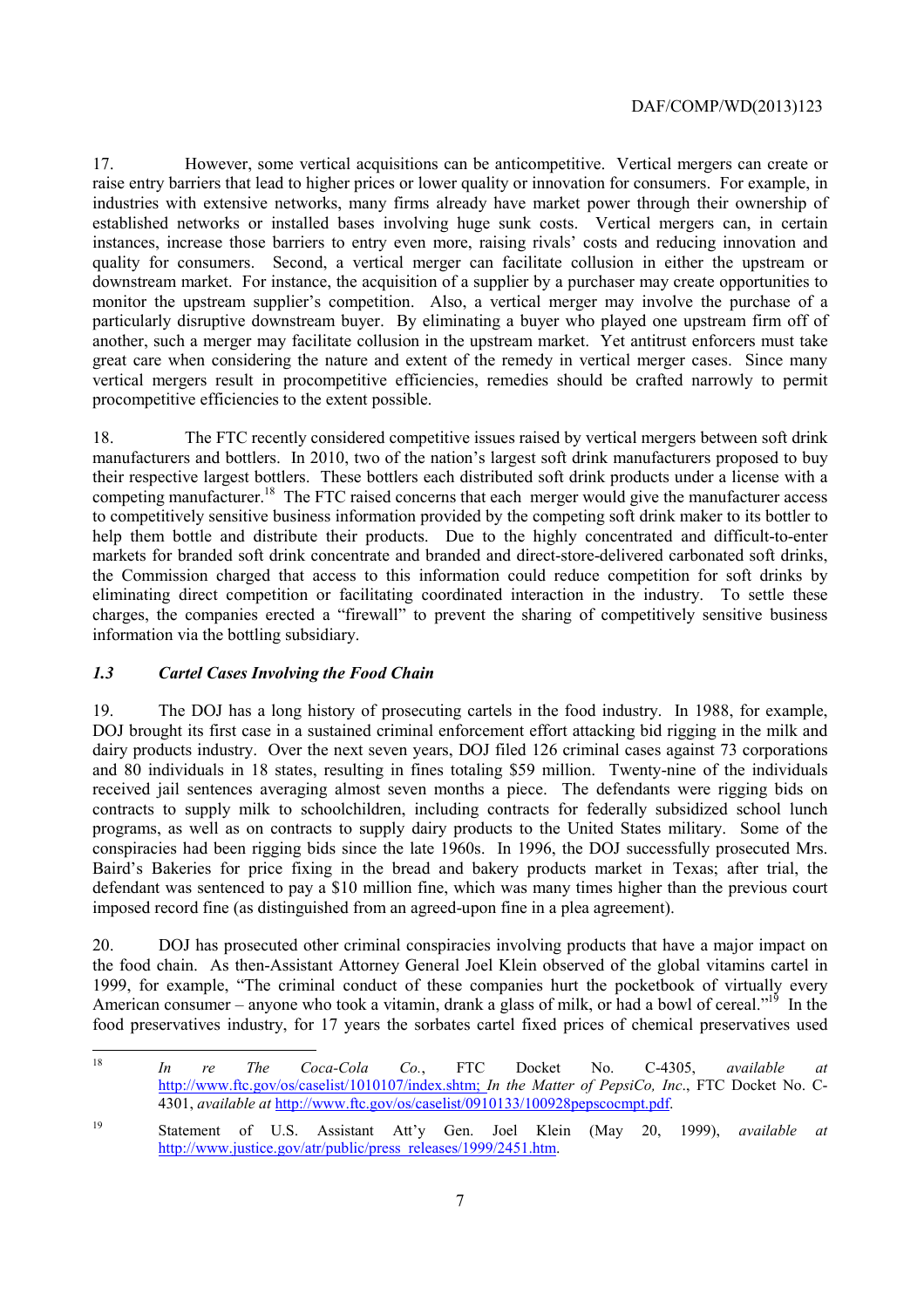products, baked goods, and other processed foods. The citric acid cartel was another worldwide cartel primarily as mold inhibitors in high-moisture and high-sugar foods such as cheese and other dairy broken up by DOJ with record-breaking fines; citric acid is a flavor additive and preservative found in soft drinks and processed foods.<sup>20</sup>

### **2. Retail Food Markets**

21. According to the USDA, American consumers spent over \$1.3 trillion on food purchases in 2011. Due to the importance of this sector to household budgets as well as the economy as a whole, the Agencies have a long-standing interest in preventing anticompetitive mergers and business practices that threaten competition in markets for food products that consumers buy every day. Specifically, the FTC evaluates the impact of proposed acquisitions among companies that operate in retail markets for food products.

approach used in other markets, as outlined in the Agencies' Horizontal Merger Guidelines.<sup>21</sup> The supermarkets and other retailers. The Agencies' approach to analyzing mergers in food retailing is 22. The Agencies' approach to analyzing competition in retail food markets follows the same Agencies have challenged a number of mergers involving the retail sale of food and grocery products by discussed in more detail below.

 constrain the prices of manufacturer branded products. This analysis led the FTC to exclude unbranded or eliminated in settlement with the FTC. 23. The FTC also has considered the extent to which unbranded or private-label food products constrain the pricing of branded food products. This is a very market-specific inquiry. Just as consumers' unwillingness to switch from one differentiated brand product to another in response to a change in relative prices can be important evidence in defining a relevant market, strong consumer preferences for manufacturer-branded products over private-label products may lead to the exclusion of private label products from the relevant market. Exclusion is proper whenever sales of private label products do not private-label products in markets for carbonated soft drinks,<sup>22</sup> seasoned salts,<sup>23</sup> and super-premium ice cream.24 On the other hand, in some cases, the ability of the merged firm to raise prices will be constrained by the availability of private-label products. This was the case with ready-to-eat cereals where the acquired company was the primary manufacturer of private label cereals for several national supermarket chains.<sup>25</sup> The concern was that the acquisition, if consummated, might have the effect of lessening competition in the ready-to-eat cereal market by increasing the likelihood of the unilateral exercise of market power and simultaneously restricting the entry of new private label cereal products. Of particular concern was a provision in the merger agreement that would have restricted the new firm's ability and incentive to produce and sell private-label products. The merger proceeded once that provision was

 $20^{\circ}$ See U.S. v. Haarmann & Reimer Corp., *available at http://www.justice.gov/atr/cases/f1000/1064.htm.* 

 $21$ <sup>21</sup>*See* HORIZONTAL MERGER GUIDELINES, *supra* note 5.

<sup>22</sup>*FTC v. The Coca-Cola Co*., 641 F. Supp. 1128 (D.D.C. 1986).

<sup>23</sup> The parties resolved the Commission's competitive concerns with a negotiated settlement. *See In re McCormick & Co.*, FTC Docket No. C-4225, *available at*  http://www.ftc.gov/os/caselist/0810045/index.shtm.

<sup>24</sup>*See In re Nestle Holdings, Inc*., FTC Docket No. C-4082, *available at*  http://www.ftc.gov/os/caselist/0210174.shtm.

<sup>25</sup> Complaint, *In re General Mills Corp*., 123 F.T.C. 1380 (May 16, 1997), *available at*  http://www.ftc.gov/os/1997/05/c3742cmp.pdf.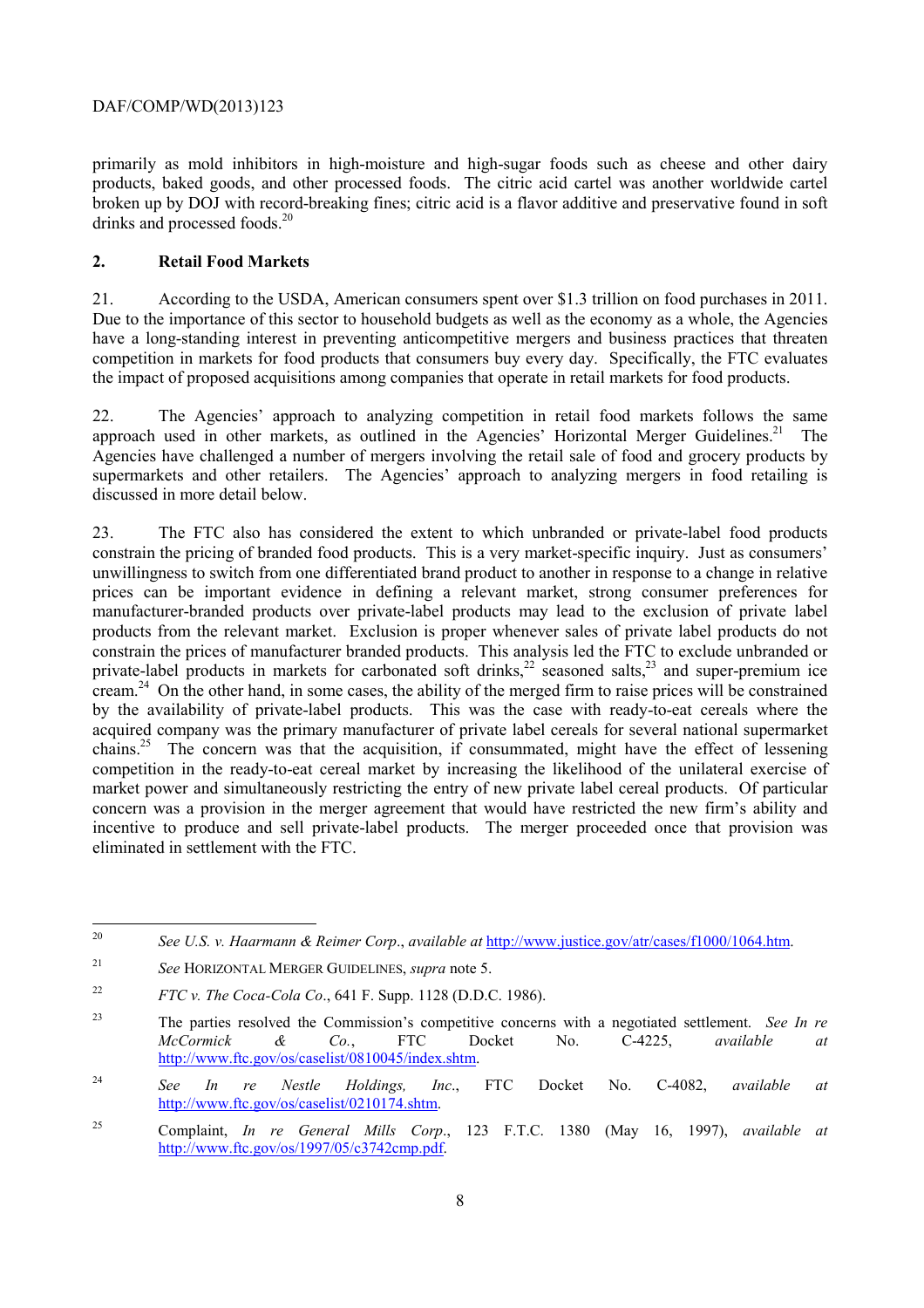# *2.1 The Use of Slotting Allowances*

24. Access to sufficient retail space can be a significant issue for U.S. manufacturers of packaged consumer foods. One area that has generated particular interest is slotting allowances, which are payments made by a manufacturer or supplier to a retailer as a condition for placement on the retailer's shelves or possibly for access to the retailer's warehouse space. Slotting allowances can have procompetitive and anticompetitive effects. For example, payment of a slotting allowance may signal the quality of a new product, which can help retailers screen from among several products to determine which to stock, and increases incentives for manufacturers to make demand-enhancing investments.<sup>26</sup> In some instances, payments from a manufacturer to a retailer may reflect an ordinary price discount. On the other hand, manufacturers could use slotting to foreclose or otherwise disadvantage rivals, raising the costs of entry and ultimately leading to reduced incentives to innovate and a narrowing of product variety, as well as higher prices.

25. Given that slotting allowances can have such varied effects depending on the circumstances, the FTC's approach is to look for those situations in which slotting allowances are most likely to present competitive problems. If the retail market is competitive, slotting allowances are likely to be passed through to consumers and competition will not ordinarily be harmed: consumers will receive the benefits of low prices and wide product selection. Thus, when examining proposed mergers of competing manufacturers or retailers, the FTC will work to prevent combinations that result in high levels of concentration, when they have the greatest potential for practices such as slotting allowances to have anticonsumer rather than pro-consumer effects.

# *2.2 Retail Food Mergers*

26. As noted above, the FTC has a robust program for reviewing proposed mergers among food retailers. Following the fact-specific approach outlined in the Agencies' Horizontal Merger Guidelines, the FTC has challenged a number of mergers involving the retail sale of grocery products.<sup>27</sup> Virtually all of those challenges have involved combinations of "supermarkets."

27. When reviewing mergers, the FTC has previously defined supermarkets as full-line grocery stores that carry a wide selection and deep inventory of food and grocery products in a variety of brands and sizes, enabling consumers to purchase all or substantially all of their food and other grocery shopping requirements in a single shopping visit.<sup>28</sup> Supermarkets typically carry more than 10,000 different items

 $\overline{a}$  more highly valued by consumers and to generate greater profits. *See* Federal Trade Comm'n Staff Study, 26 The "quality signal" theory assumes that manufacturers have better information than retailers about the likely success of a new product. Thus, if a manufacturer believes its product is very likely to succeed, it is more likely to pay a significant slotting fee, knowing that it is likely to recover this expense through profits from future sales. Similarly, retailers infer that a new product is more likely to succeed if a manufacturer is willing to pay a slotting fee (or a significant slotting fee). Based on this inference, retailers are more likely to stock products for which higher slotting fees are paid in part because they expect such products to be "Slotting Allowances in the Retail Grocery Industry, Selected Case Studies in Five Product Categories," at 1 & 62 (Nov. 2003), *available at* http://www.ftc.gov/os/2003/11/slottingallowancerpt031114.pdf.

<sup>27</sup> For a recent list of FTC retail food merger challenges, *see*  http://www.ftc.gov/bc/caselist/industry/cases/retail/RetailGrocery.pdf.

<sup>28</sup>  in particular product categories, including bread and dairy products, refrigerated and frozen food and beverage products, fresh and prepared meats and poultry, produce, including fresh fruits and vegetables, <sup>28</sup>*See, e.g.*, Complaint at 2, *In re Koninklijke Ahold N.V.*, FTC Docket No. C-4367 (Aug. 17, 2012), *available at* http://www.ftc.gov/os/caselist/1210055/120817konkinlijkecmpt.pdf (defining, for purposes of the Complaint, a supermarket as "a full-line grocery store that carries a wide variety of food and grocery items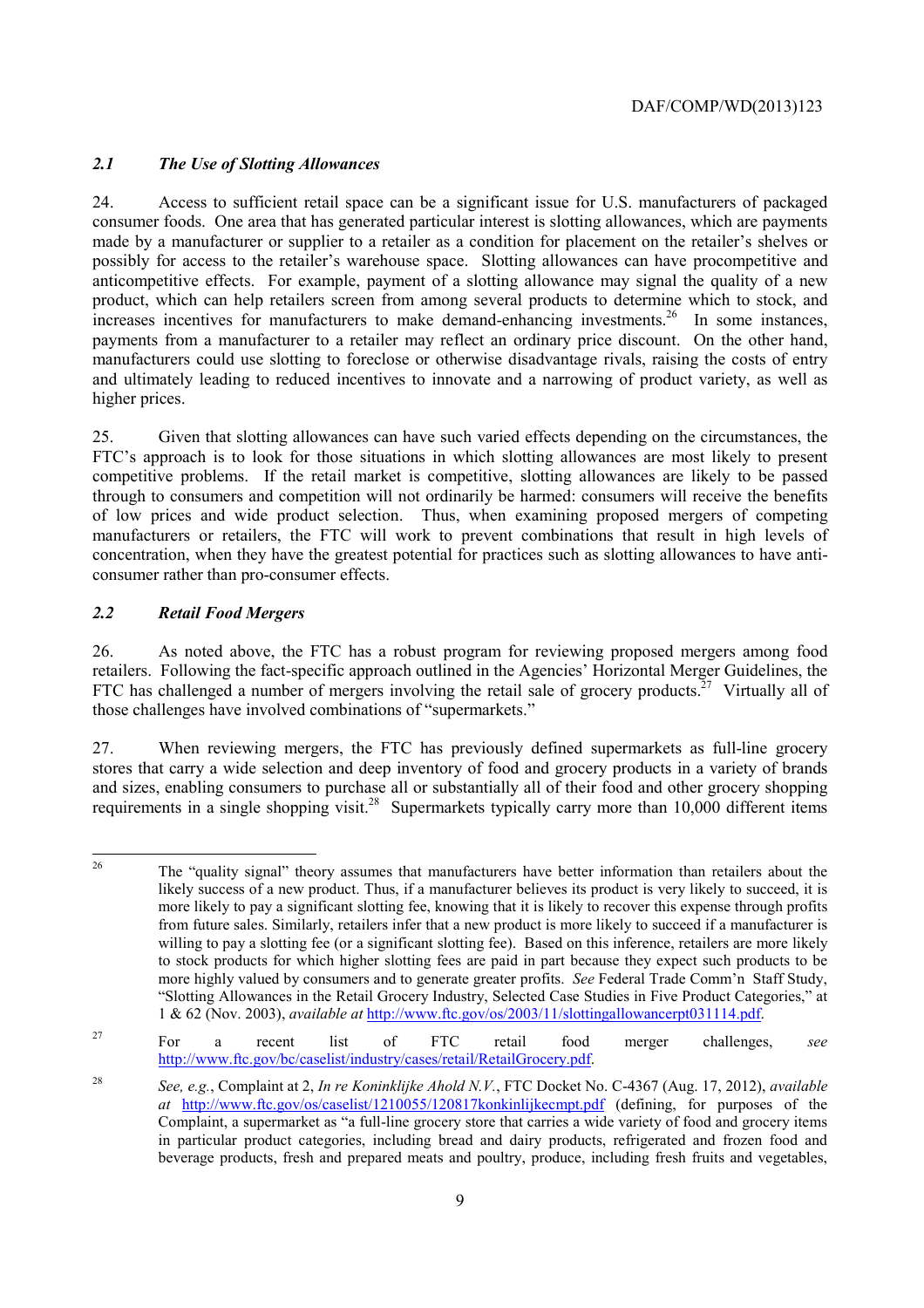-

primarily on the prices of food and grocery products sold at other nearby competing supermarkets. (generally referred to as stock-keeping units or "SKUs"), and have at least 10,000 square feet of selling space. Supermarkets compete primarily with other supermarkets that provide one-stop shopping opportunities for food and grocery products.29 Indeed, supermarkets base their food and grocery prices Supermarkets do not regularly conduct price checks of food and grocery products sold at other types of stores, and do not typically set or change their food and grocery prices in response to prices at other types of stores.

 stop shopping for food and grocery products. The vast majority of consumers who shop for food and 28. Although retail stores other than supermarkets also sell food and grocery products, including neighborhood "mom & pop" grocery stores, convenience stores, specialty food stores, club stores, limited assortment stores, and mass merchants, these types of stores generally do not provide sufficient competition to effectively constrain prices at supermarkets. For example, they typically do not offer a supermarket's distinct set of products and services that provide consumers with the convenience of onegrocery products at supermarkets are not likely to start shopping elsewhere, or significantly increase grocery purchases elsewhere, in response to a small but significant price increase by supermarkets.

supermarkets, but also club stores. $31$  This outcome underscores that the FTC examines retail grocery 29. The retailers competing in a given locale to provide consumers with this type of one-stop shopping experience can vary, however. In most areas, the FTC has found that competition from small neighborhood markets, convenience stores, specialty food stores, club stores, and mass merchants does not constrain pricing of food products sold in supermarkets. But in one case involving a merger of stores in Puerto Rico, the Commission concluded that Puerto Rican consumers regarded full-service supermarkets, supercenters, and club stores as reasonably interchangeable for the purpose of purchasing substantially all of their weekly food and grocery shopping requirements in a single shopping visit.<sup>30</sup> As a result, in challenging that merger, the FTC alleged a product market that included not only full-service market competition on a case-by-case basis, considers all of the relevant facts, and makes an informed decision regarding a proposed merger based on those facts.

30. In similar fashion, the FTC relied on a narrower market definition in an investigation of a merger of two food retailers with a specialized format. In *Whole Foods/Wild Oats*, 32 the Commission alleged that

 $31$ See id. To settle FTC charges that the proposed merger would reduce competition, Wal-Mart agreed to sell four stores.

staple foodstuffs, and other grocery products, including non-food items, household products, and health and beauty aids.").

<sup>&</sup>lt;sup>29</sup> Because they often involve dozens, sometimes hundreds, of local markets and require the analysis of extensive retail pricing data, supermarket merger investigations can be very time- and resource-intensive.

 individuals that have purchased club memberships. *See* Complaint at 3, *In re Wal-Mart Stores, Inc.*, FTC <sup>30</sup> Supercenters are full-service supermarkets co-located with a mass merchandiser outlet, and club stores are stores that offer a wide selection and deep inventory of food and grocery items, and general merchandise – often in large packages or in packages of two or more conventional-sized items – to businesses and Docket No. C-4066 (Nov. 21, 2002), *available at* http://www.ftc.gov/os/caselist/c4066.shtm.

 $32$ http://www.ftc.gov/os/caselist/0710114/0710114.shtm. Following a brief trial on the Commission's grocery stores and supermarkets. The parties merged, with some stores shutting down by the time an <sup>32</sup>*FTC v. Whole Foods Market, Inc. and Wild Oats*, No. 07-cv-01021, case materials are available at motion for a preliminary injunction, the district court found that premium natural and organic supermarkets was not a distinct market and that Whole Foods and Wild Oats compete within the broader market of appellate court reversed the district court's ruling on the basis that it had ignored important evidence supporting a market for premium natural and organic supermarkets. *See FTC v. Whole Foods Market, Inc*.,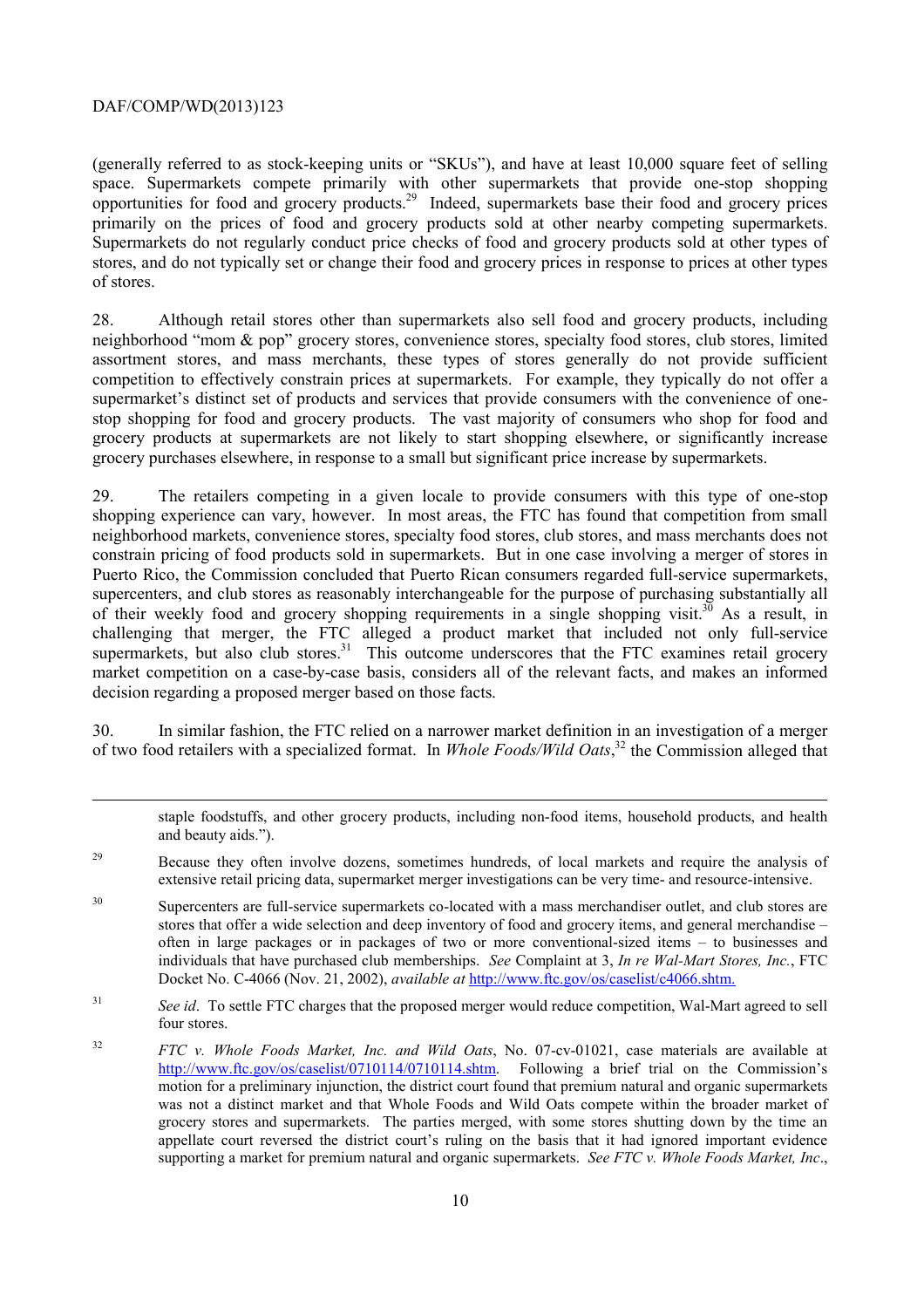products to enable one-stop shopping. the two companies were each other's closest rival in the operation of premium natural and organic supermarkets. Based on evidence collected during its investigation, the FTC asserted that premium natural and organic supermarkets differed from traditional supermarkets in the breadth and quality of perishables (produce, meats, fish, bakery items, and prepared foods) and breadth of natural and organic products and services and amenities. As compared to conventional supermarkets, premium natural and organic supermarkets offer a distinct set of products and services to a distinct group of customers in a distinctive way. As compared to other organic markets, they offer an extensive selection of natural and organic

 scope of the geographic market and barriers to entry. In most cases, food retailing competition is localized, products to enable one-stop shopping. 31. Other issues the Agencies address in reviewing food retailing mergers include the appropriate typically limited to the distance consumers are willing to drive for weekly shopping trips. The exact scope will depend on factors specific to each store location, such as population density, road networks, natural barriers (for example, rivers or railroad tracks), and store size. In addition, significant entry barriers include the time and costs associated with conducting market research, selecting an appropriate location, obtaining necessary permits and approvals, constructing a new supermarket or converting an existing structure to a supermarket, and generating sufficient sales to have a meaningful impact on the market.

32. Finally, when assessing the central question of whether a merger involving food retailers may substantially lessen competition, the FTC has assessed the likelihood of both unilateral effects and coordinated effects. For instance, in the *Whole Foods/Wild Oats* merger, the FTC alleged that the companies were often viewed by their shoppers as the other's next best substitute, resulting in the loss of direct and unique price and non-price competition. In other cases, the FTC challenged the merger out of concern that the elimination of direct competition would increase the likelihood and success of coordinated interaction among remaining firms post-merger.

#### **3. U.S. Research on competition in the food chain**

1

#### *3.1 DOJ/USDA Workshops on Agriculture and Competition*

33. In 2010 the DOJ and USDA held five public workshops on different aspects of competition in agriculture and food markets. The workshops featured more than 10 hours of public testimony, and the participation of Attorney General Eric Holder and Secretary of Agriculture Tom Vilsack. Competitive conditions in the food chain were discussed in some form at commodity-specific workshops covering corn, soybeans, and hogs; dairy; poultry; and livestock. The goal for the final workshop was to focus on profit margins or price spreads at various levels of the supply chain across several different agricultural industries. This workshop encompassed several areas not previously highlighted, such as retail consolidation and monopsony power. In May 2012, the DOJ issued its report entitled "Competition and Agriculture: Voices from the Workshops on Agriculture and Antitrust Enforcement in Our 21st Century Economy and the Way Forward."<sup>33</sup> The report summarizes the major issues discussed at the workshops. One lesson of the workshops is that antitrust enforcement and competition advocacy play a crucial role in fostering a healthy and competitive agriculture sector. But it is also clear that many of the challenges facing the agriculture sector today fall outside the purview of the antitrust laws and will require public and private cooperation to find solutions.

<sup>548</sup> F.3d 1028 (D.C. Cir. 2008), http://www.ftc.gov/os/caselist/0710114/080729wholefoodsopinion.pdf. *available at* 

workshops, as well as links to more than 18,000 public comments, are *available at* 33 The report is *available at* www.justice.gov/atr/public/reports/index.html. Transcripts and video of the www.justice.gov/atr/public/workshops/ag2010/.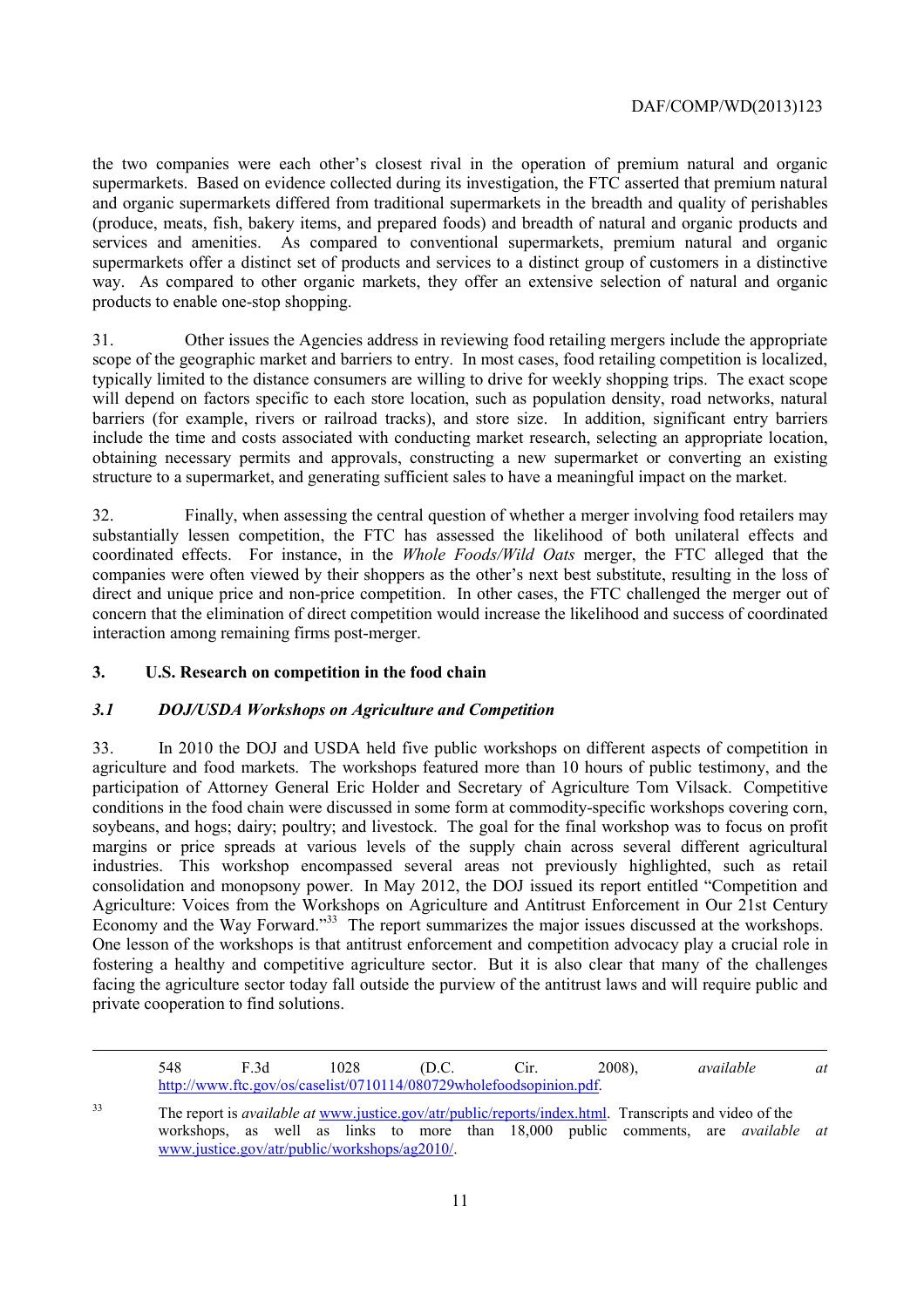### *3.2 FTC Studies on Retail Food Competition*

34. Between 1998 and 2011, the FTC investigated retail food mergers that affected 176 markets and challenged mergers that affected 152 of those markets.<sup>34</sup> To help inform assessments of likely competitive effects of conduct and transactions in retail grocery markets, FTC economists published a paper in December 2012 regarding the pricing impacts of some of these mergers.<sup>35</sup> The paper examined data from 14 retail food mergers that took place in 2007 and 2008 in markets of various size and pre-merger concentration levels. Several econometric techniques were used to estimate the price impact of these mergers, as well as counterfactual prices that would have prevailed absent the merger. The main finding of this study was that mergers in already concentrated retail food markets most frequently yielded significant price increases, while mergers in less concentrated markets were often associated with price decreases.

stores), not entry. 35. FTC economists have also looked at trends in retail formats, focusing on entry, exit, and growth.36 In 2009, the most prevalent format was large supermarket chains of over 100 stores (41 percent of stores), followed by single store supermarkets (23 percent), then small supermarket chains of 2 to 100 stores (21 percent), and finally supercenters (11 percent) and club stores (4 percent).<sup>37</sup> The study showed that while the number of retail grocery outlets stayed roughly constant at 31,000 nationally from 2004-09, the number of supermarkets declined and the number of supercenters and club stores increased. The study also found significant shifts in brand market share over time with most of the changes in local market structure coming from incumbent chains either expanding (opening new stores) or contracting (closing

industry. 36. Another area examined by the FTC is slotting allowances. The FTC has conducted public workshops on the topic of slotting allowances, provided testimony to Congress,<sup>38</sup> and issued several reports. The most recent, published in 2003,<sup>39</sup> examined the practices of seven retailers and eight suppliers (six manufacturers and two food brokers) regarding five product categories: fresh bread, hot dogs, ice cream and frozen novelties, shelf-stable pasta, and shelf-stable salad dressing. This study constituted the first systematic analysis of product-level data on slotting allowances directly from retailers, and was important to the FTC's understanding of the use and magnitude of slotting allowances in the retail grocery industry. However, due to significant variation in the way retailers documented slotting allowances and the small data sample, FTC staff were not able to extrapolate any findings across the entire grocery

 $34$ Federal Trade Comm'n, HORIZONTAL MERGER INVESTIGATION DATA: FISCAL YEARS 1996-2011 (Jan. 2013), at 2 n.8 & 8, *available at* http://www.ftc.gov/os/2013/01/130104horizontalmergerreport.pdf.

<sup>35</sup> Daniel Hosken, Luke M. Olson & Loren K. Smith, "*Do Retail Mergers Affect Competition? Evidence from Grocery Retailing*," Federal Trade Comm'n Bureau of Econ. Working Paper No. 313, (Dec. 2012), *available at* http://www.ftc.gov/be/workpapers/wp313.pdf.

<sup>36</sup> 36 Daniel Hanner, Daniel Hosken, Luke M. Olson & Loren K. Smith, "*Dynamics in a Mature Industry: Entry, Exit, and Growth of Big-Box Retailers*," Federal Trade Comm'n Bureau of Econ. Working Paper No. 308 (Sept. 2011), *available at* http://www.ftc.gov/be/workpapers/wp308.pdf.

stores. <sup>37</sup>*See* Section II.B. & fn. 32, *supra*, for a more detailed discussion of supermarkets, supercenters, and club

<sup>38</sup> the See Testimony of the Fed. Trade Comm'n before the U.S. H.R. Comm. on the Judiciary, "Slotting" Allowances and the Antitrust Laws," Oct. 20, 1999, *available at*  http://www.ftc.gov/os/1999/10/slotting991020.htm.

<sup>39</sup>*See* Federal Trade Comm'n Staff Study, "Slotting Allowances in the Retail Grocery Industry, Selected Case Studies in Five Product Categories," *supra* note 28.